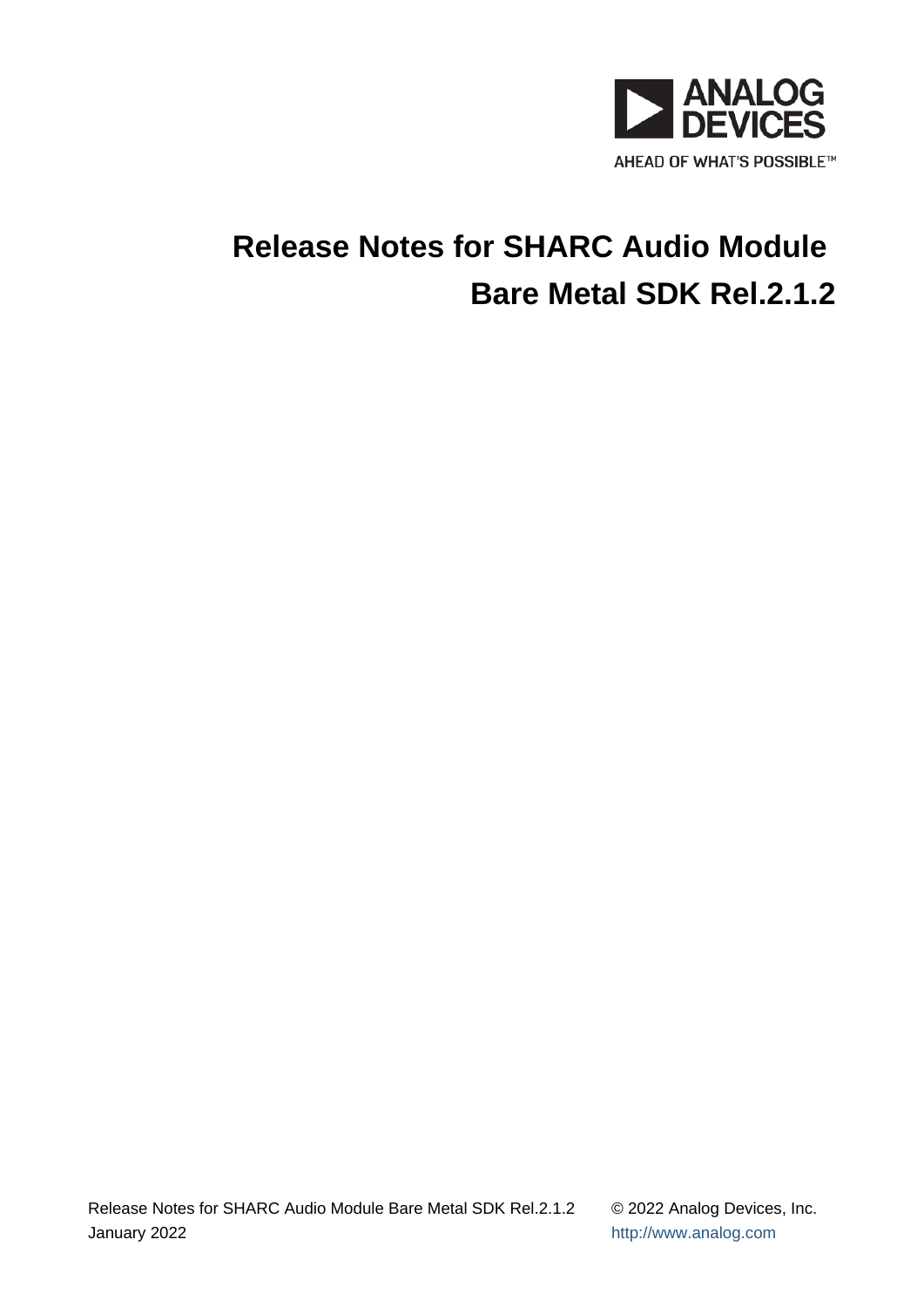# **Contents**

| 1 | Introduction         |                                                     | 3              |
|---|----------------------|-----------------------------------------------------|----------------|
|   | 2 New and Noteworthy |                                                     | $\overline{4}$ |
|   | 2.1                  | <b>SHARC Audio Module Bare Metal Project Wizard</b> | $\overline{4}$ |
|   | 2.2                  | "seg_dmda_nw" Reserved by the Compiler              | $\overline{4}$ |
|   | 2.3                  | <b>Minor Bug Fixes</b>                              | $\overline{4}$ |
|   | 3 Support            |                                                     | 5              |
|   | 4 Known Issues       |                                                     | 6              |
|   | 4.1                  | Using Faust with the SHARC Audio Module             | 6              |
|   |                      |                                                     |                |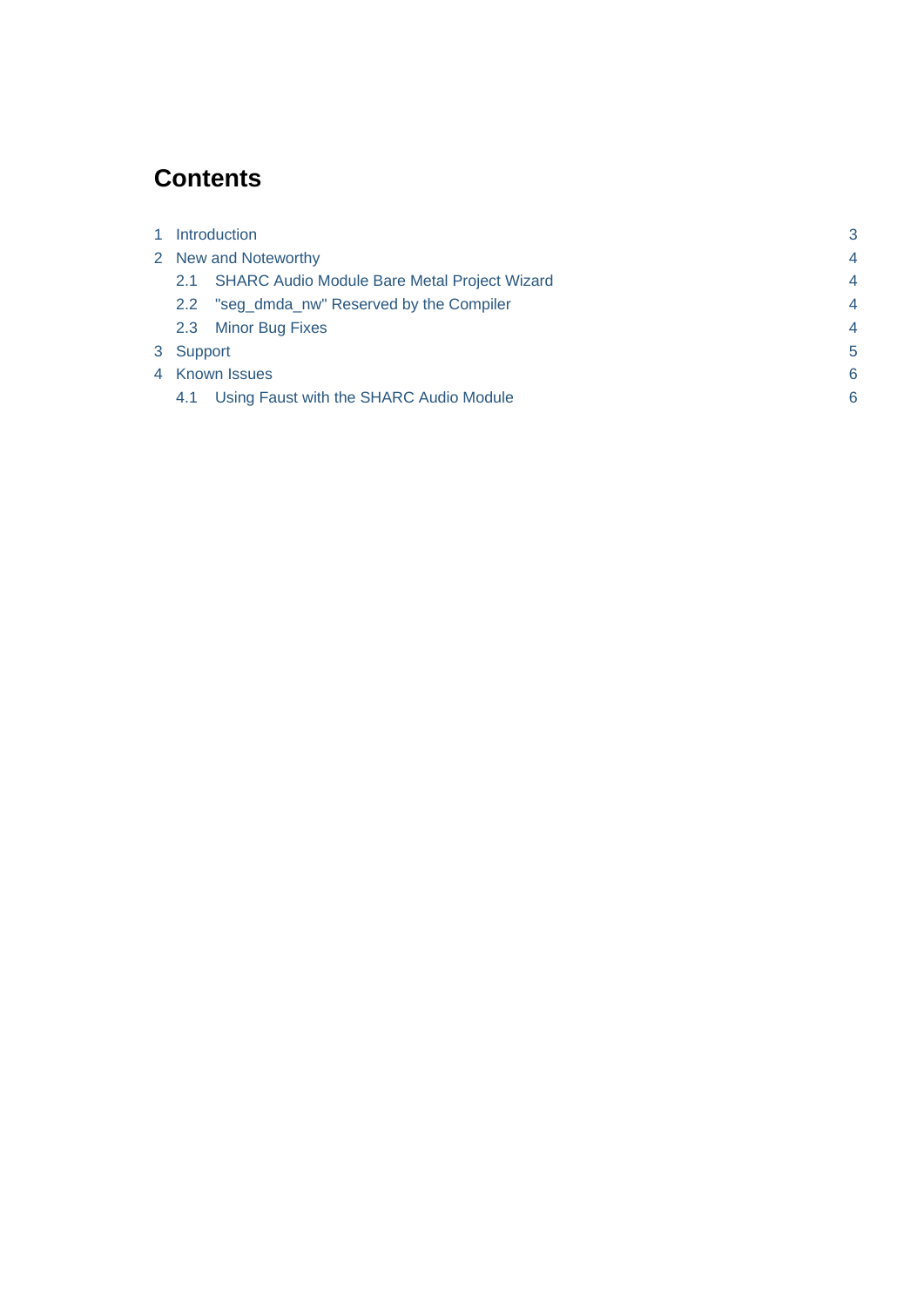# <span id="page-2-0"></span>**1 Introduction**

This document describes information for users of the [SHARC Audio Module](http://analog.com/sharcaudiomodule) 2.1.2 release. For information regarding installation, system requirements and support please visit [http://analog.com](http://analog.com/sharcaudiomodule) [/sharcaudiomodule.](http://analog.com/sharcaudiomodule)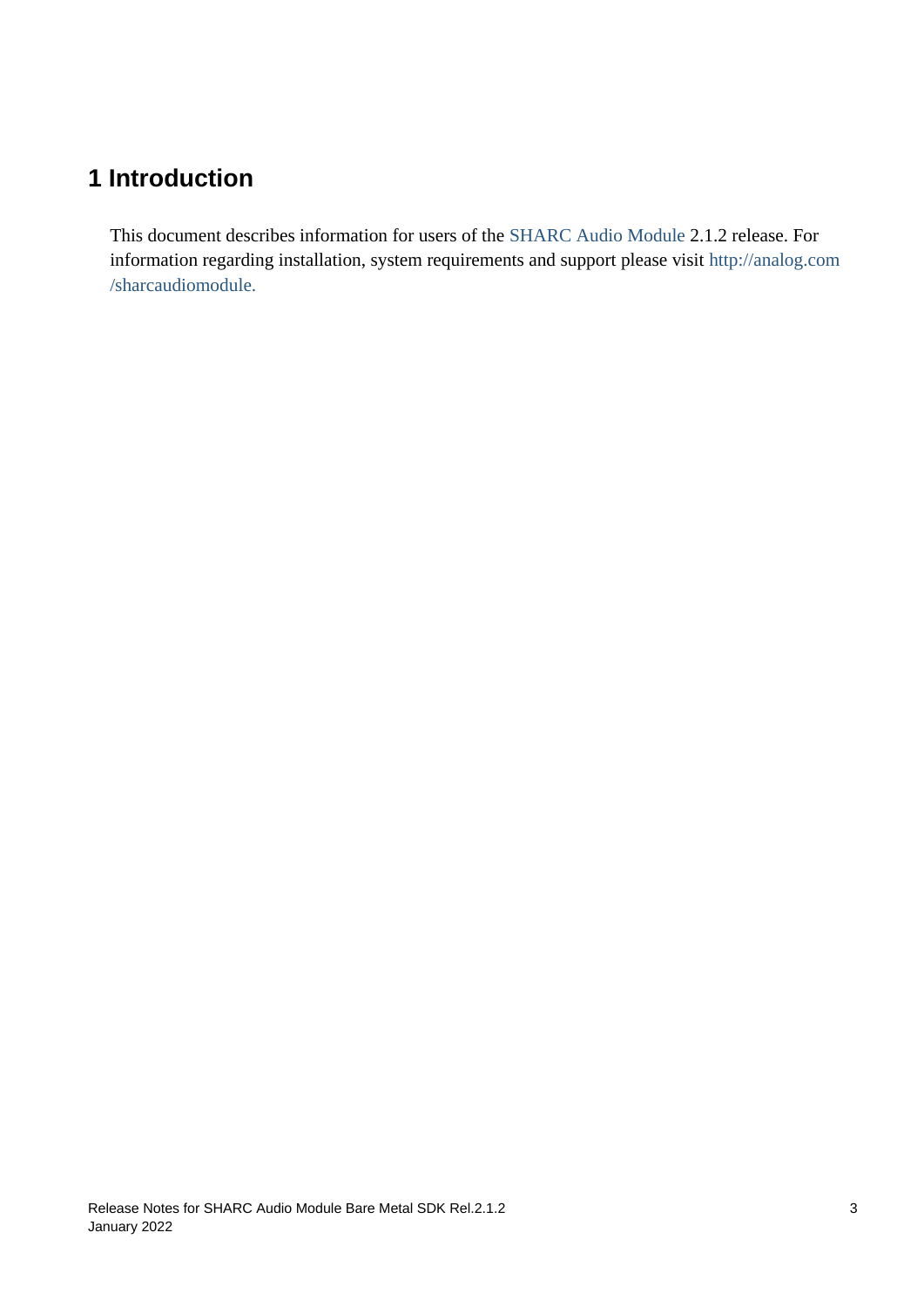### <span id="page-3-0"></span>**2 New and Noteworthy**

#### <span id="page-3-1"></span>**2.1 SHARC Audio Module Bare Metal Project Wizard**

Starting in the CrossCore Embedded Studio 2.10.0 release, the SHARC Audio Module Bare Metal Project Wizard stopped working. That has now been fixed and is working as expected.

#### <span id="page-3-2"></span>**2.2 "seg\_dmda\_nw" Reserved by the Compiler**

The Bare Metal Framework had arrays explicitly using seq\_dmda\_nw and so they were wordaddressed arrays in byte-addressed code. This is considered unsafe so after reviewing the code it was updated appropriately.

#### <span id="page-3-3"></span>**2.3 Minor Bug Fixes**

In addition to the referenced changes above there were a handful of other minor fixes to the bare metal framework.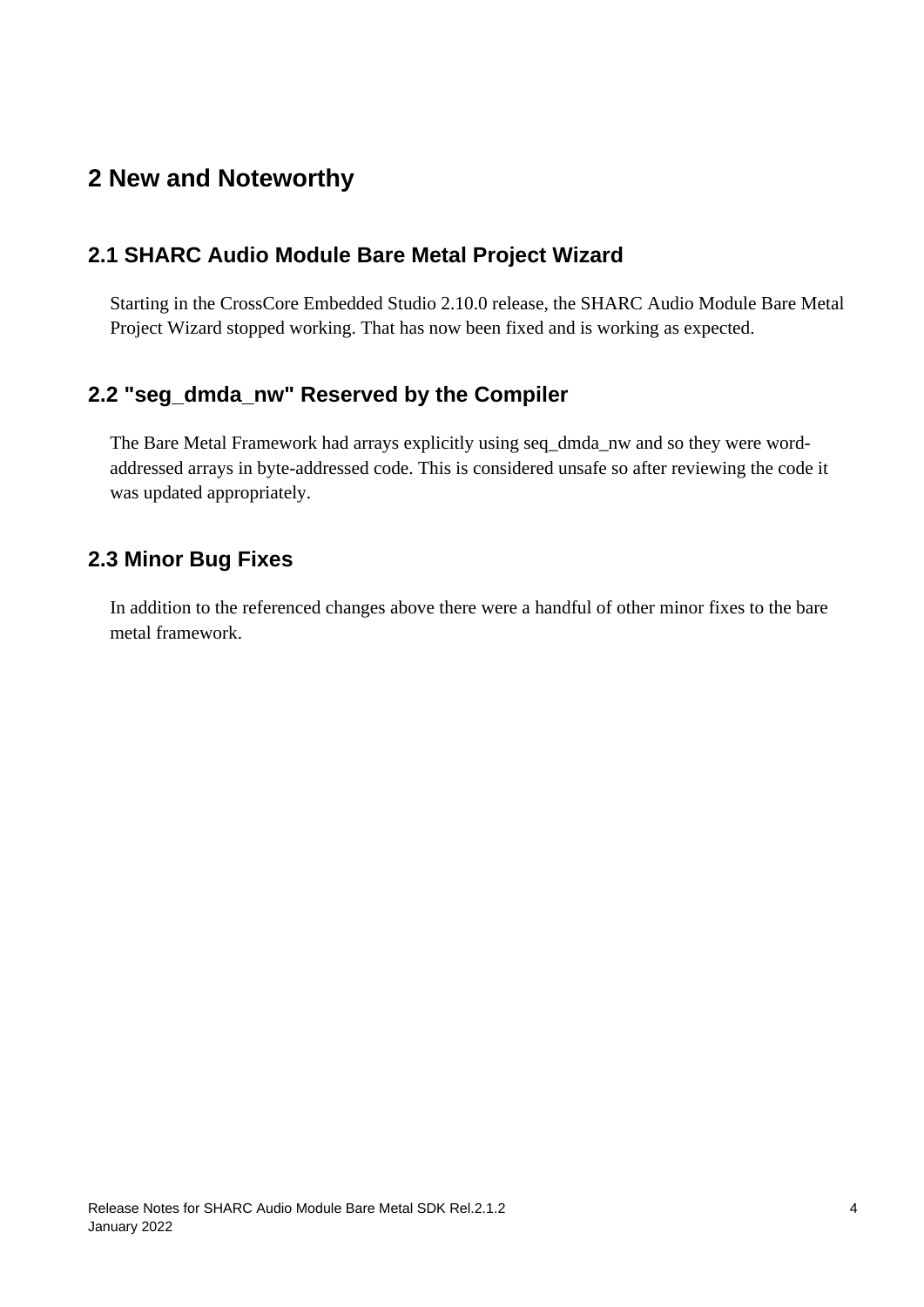## <span id="page-4-0"></span>**3 Support**

For questions and feedback surrounding the SHARC Audio Module, please visit the [SHARC](https://ez.analog.com/samboard)  [Audio Module EngineerZone](https://ez.analog.com/samboard)® page.